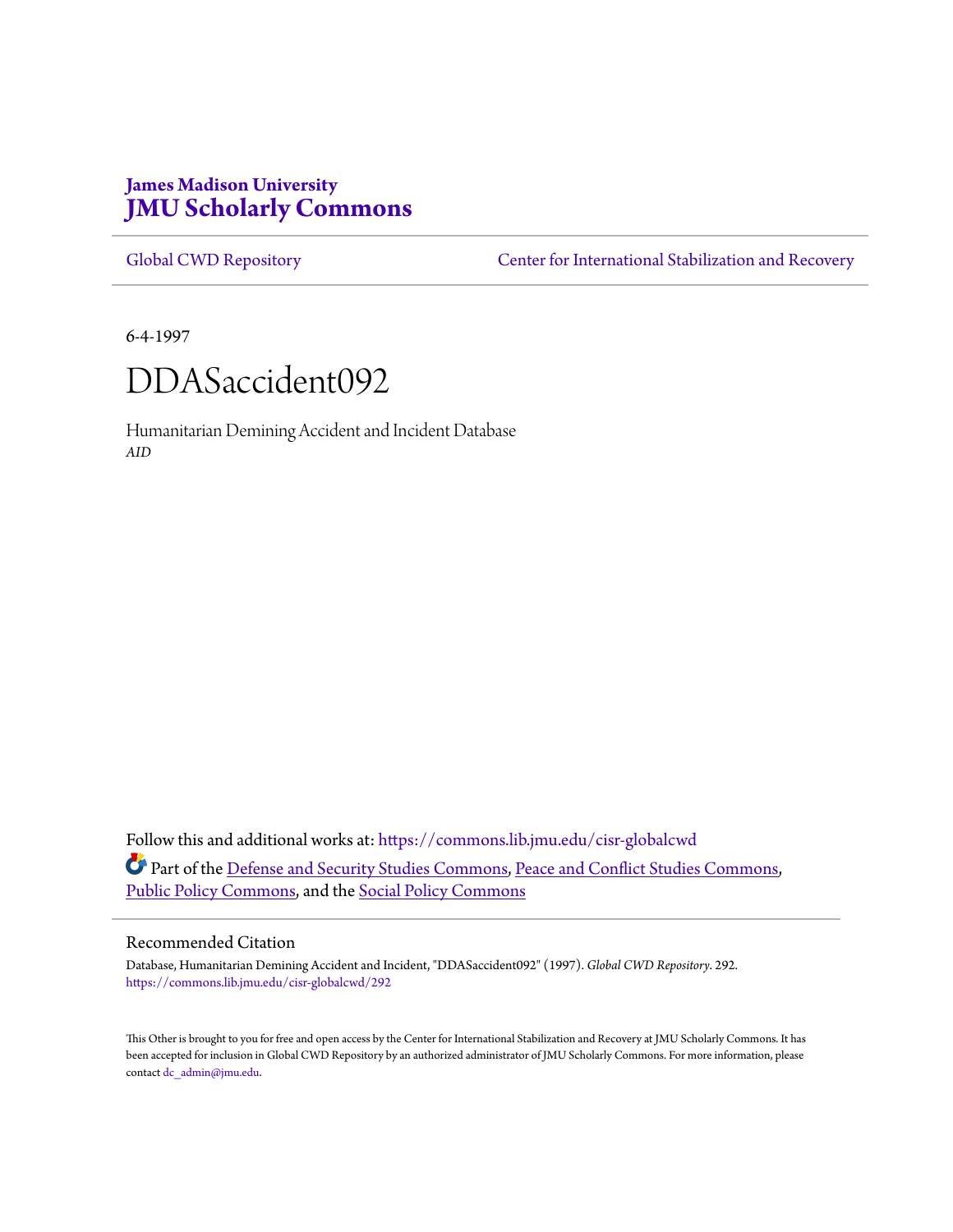# **DDAS Accident Report**

## **Accident details**

**Report date:** 24/01/2004 **Accident number:** 92 **Accident time:** not recorded **Accident Date:** 04/06/1997 **Where it occurred:** Arzu Village, Ghazni Province **Primary cause:** Field control inadequacy (?) **ID original source:** none **Name of source:** MAPA/UNOCHA **Organisation: [Name removed] Mine/device:** PMN AP blast **Ground condition:** soft **Date record created:** 24/01/2004 **Date last modified:** 24/01/2004 **No of victims:** 1 **No of documents:** 1

**Country:** Afghanistan **Secondary cause:** Inadequate equipment (?) **Class:** Survey accident **Date of main report:** [No date recorded]

## **Map details**

| Longitude:              | Latitude:                    |
|-------------------------|------------------------------|
| Alt. coord. system:     | <b>Coordinates fixed by:</b> |
| Map east:               | Map north:                   |
| Map scale: not recorded | <b>Map series:</b>           |
| Map edition:            | Map sheet:                   |
| Map name:               |                              |

## **Accident Notes**

inadequate communications (?) inadequate training (?) inconsistent statements (?) inadequate investigation (?) long handtool may have reduced injury (?) squatting/kneeling to excavate (?) use of shovel (?)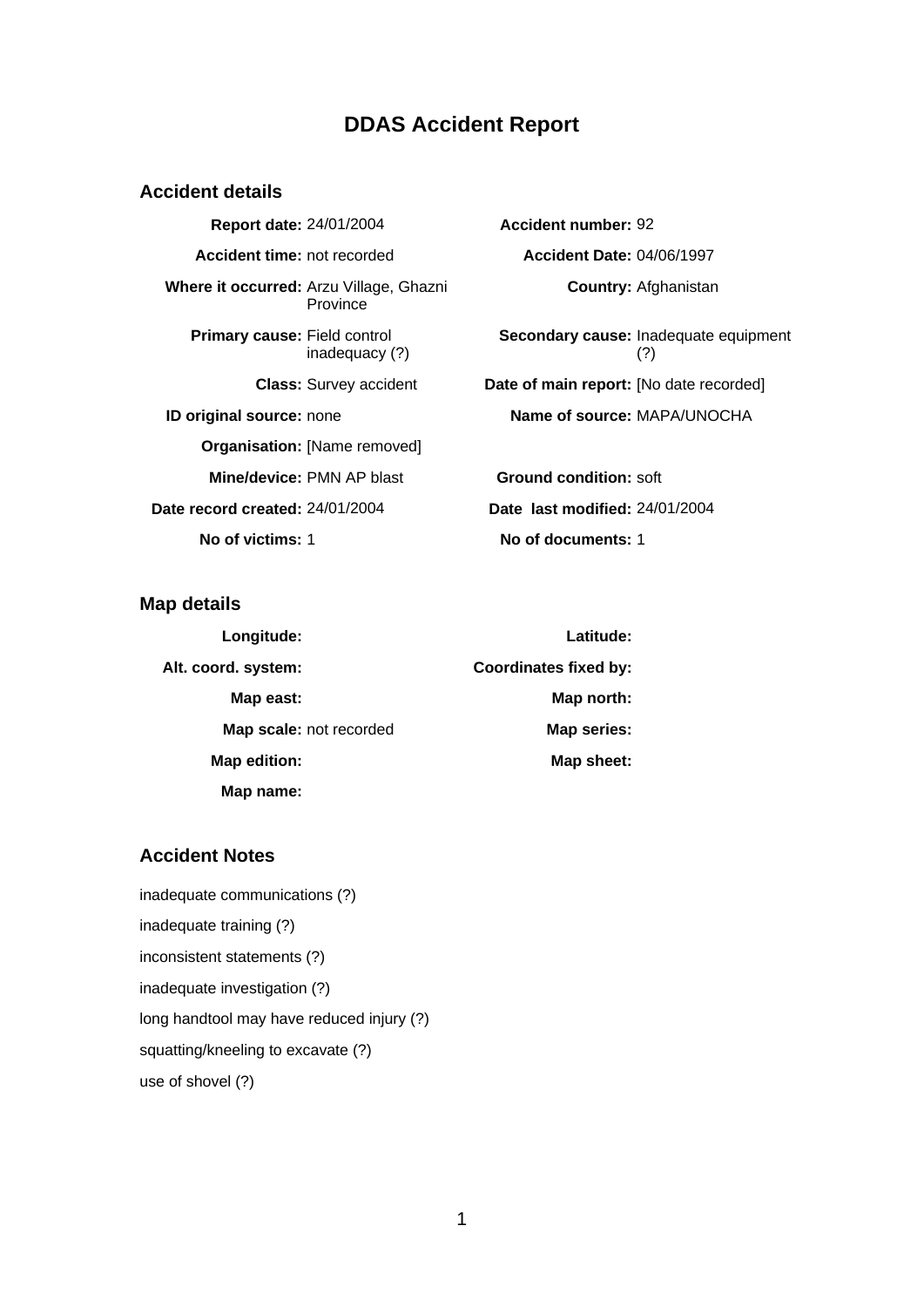## **Accident report**

At the time of the accident the UN MAC in Afghanistan favoured the use of two-man teams (usually operating a one-man drill). The two would take it in turns for one to work on vegetation cutting, detecting and excavation, while the other both rested and supposedly "controlled" his partner.

An investigation on behalf of the UN MAC was carried out and its report made briefly available. The following summarises its content.

The victim had been a deminer for five years. The victim was a member of a survey team. It was one month since he last attended a revision course and 29 days since his last leave. The ground where the accident occurred was described as soft agricultural land. A photograph showed a relatively deep and steep sided hole where the device (identified as a PMN without explanation) detonated. The team did not have a Codan Radio, so report of the accident was delayed for 90 minutes.

The investigators decided that the accident occurred because the victim ignored technical safety procedures and used a shovel for investigation and prodding purposes. He applied too much pressure on the device and "caused the explosion".

**The victim's partner** said that the victim was prodding and doing his job properly.

**The victim** stated he was prodding properly in the prone position when the accident happened.

#### **Conclusion**

The investigators concluded that the accident was caused by the victim's "ignorance" of correct technical procedure. His claim that he was prodding with a bayonet was dismissed because he sustained only very minor injuries to both hands, his bayonet was undamaged and there was evidence of shovel excavation in the same lane.

#### **Recommendations**

The investigators recommended that the reading point should be marked properly prior to prodding; that use of a shovel to investigate a reading point must be stopped; and that the acting Team Leader should be disciplined for poor performance and poor control.

### **Victim Report**

| Victim number: 123                  | Name: [Name removed]                  |
|-------------------------------------|---------------------------------------|
| Age:                                | <b>Gender: Male</b>                   |
| <b>Status: surveyor</b>             | <b>Fit for work: yes</b>              |
| <b>Compensation:</b> none on record | <b>Time to hospital: not recorded</b> |
| <b>Protection issued: Helmet</b>    | <b>Protection used: not recorded</b>  |
| Thin, short visor                   |                                       |

#### **Summary of injuries:**

INJURIES

minor Hands

minor Hearing